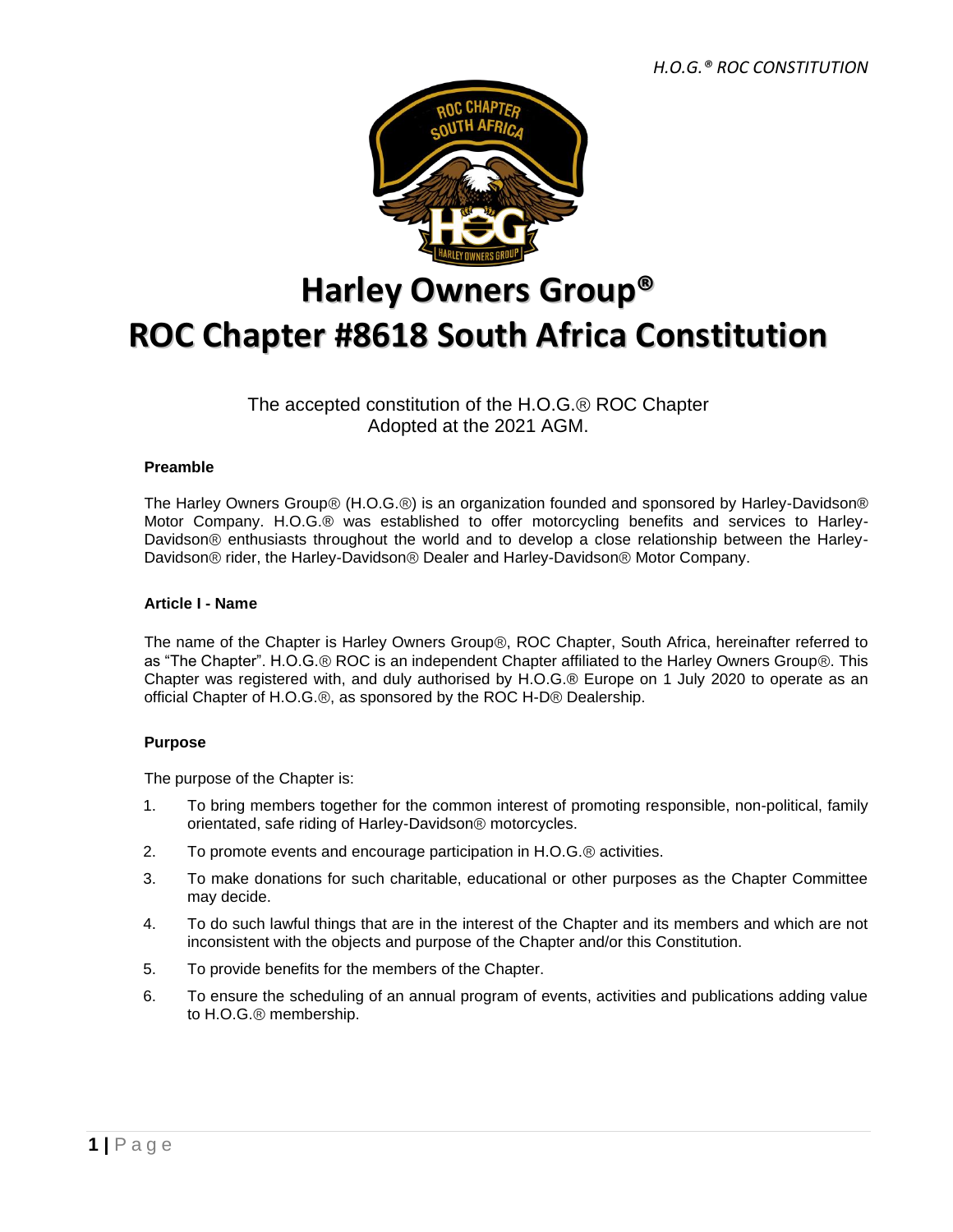#### **Article II – Sponsorship**

- 1. The authorised ROC Harley-Davidson® Dealership sponsors the Chapter.
- 2. The sponsoring dealer will ensure that the Chapter conducts its operations and activities in accordance with the International Harley-Davidson® dealership standards, this constitution and H.O.G.® operating policies including those of the Annual Charter.
- 3. The sponsoring dealer must approve the content of all Chapter publications.
- 4. The sponsoring dealer shall have authority over matters pertaining to membership.

#### **Article III - Membership and Term of Relationship**

On application and after payment of the prescribed fee, a member's affiliation with the Chapter shall be for a one-year term and shall be subject to the payment of an annual renewal fee to the Chapter. Membership shall be available only to H.O.G.® members in good standing.

#### **Article IV – Status of the Chapter**

- 1. The H.O.G.® ROC Chapter, South Africa shall be a non-profit organization.
- 2. The property and other assets of the Chapter shall vest in the Chapter, which shall hold such assets distinct from the individual members, and the individual members shall have no rights in or to any property or any other assets of the Chapter.
- 3. Any obligations incurred by or for or on behalf of the Chapter shall be incurred by the Chapter itself and to the exclusion of the individual members.
- 4. Under no circumstances shall the assets of the Chapter or any part thereof, be distributed to members in the form of a dividend or a share or profits. In the event of the Chapter being dissolved the remaining funds or assets shall be given to or transferred to other organizations with objectives similar to those of the Chapter.
- 5. Funds available for investment may only be invested with registered financial institutions.
- 6. The Chapter shall adhere to the Annual Charter and all H.O.G.® Operating Policies.

#### **Article V – Officers**

- 1. The members serving on committees of the Chapter, in conjunction with the sponsoring dealer, shall from time to time elect a Director, Assistant Director/s, Treasurer, Membership Officer and Chapter Secretary. These officers will constitute the Primary Officers of the Chapter Committee and will meet at least bi-monthly. The election of the Primary Officers shall be done prior to the Annual General Meeting (AGM) and the names of the Primary Officers so elected shall be communicated to the members at the AGM.
- 2. At the discretion of the Executive Committee, the immediate past Director may serve as an ordinary member on the newly elected Executive Committee to ensure continuity.
- 3. The ROC Harley-®Davidson Sponsoring Dealer shall serve as a member on the Executive Committee and shall be particularly involved in policy making and disciplinary matters.
- 4. The Ladies of Harley® Officer shall be appointed by the Executive Committee and the H.O.G.® Marshals Group shall convene its Annual General Meeting and elect Road Captains within 30 days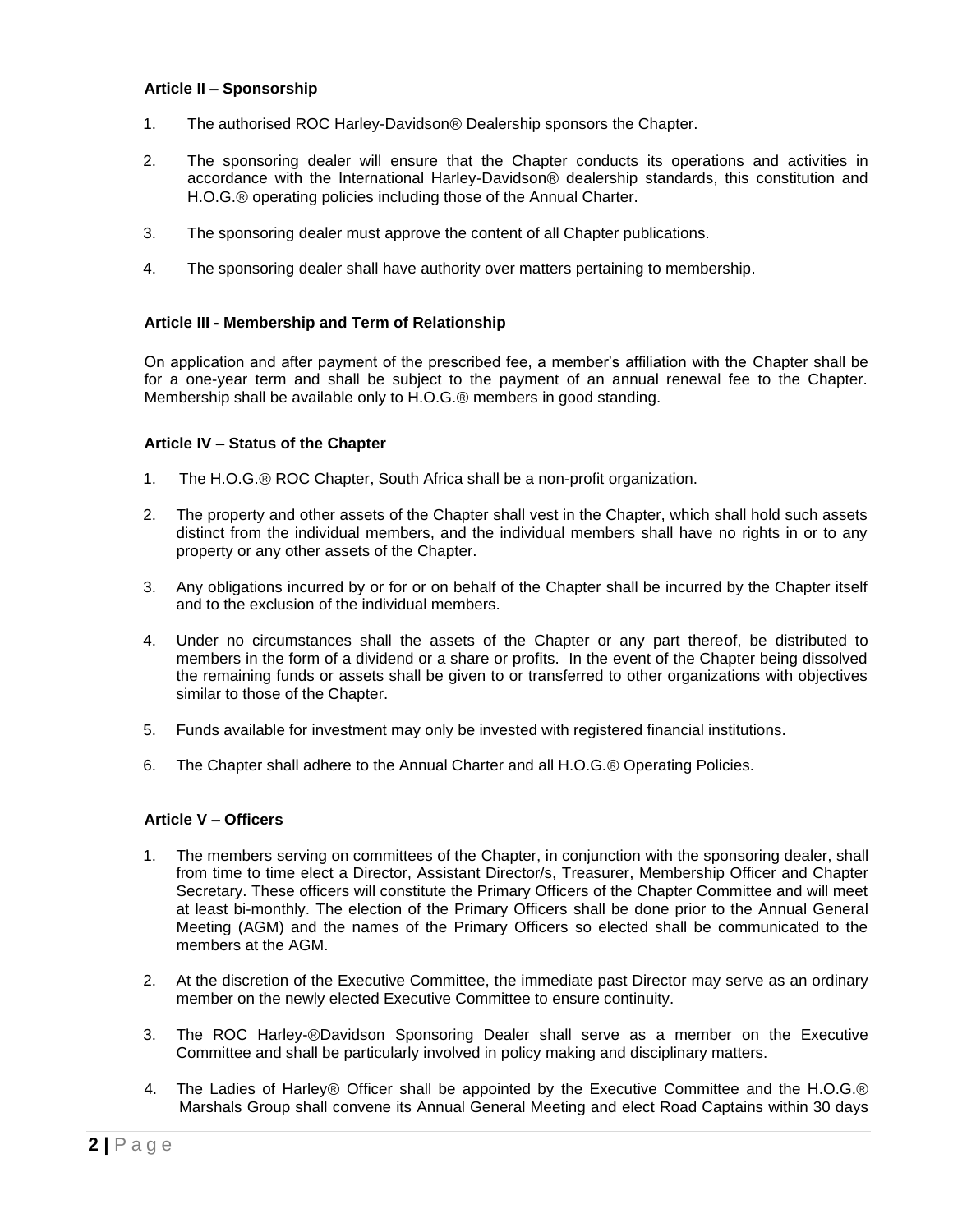of the Chapter AGM.

- 5. Job descriptions
	- 5.1 The duties and responsibilities of the Primary Officers shall be as follows:
		- 5.1.1 **Director:** The Director shall uphold this Charter and the chapter by-laws, conduct chapter meetings and coordinate chapter officer responsibilities.
		- 5.1.2 **Assistant Director/s:** The Assistant Director shall assist the Director in carrying out the Director's duties. The Assistant Director shall also be responsible for promoting membership, membership orientation, membership retention, and keeping the chapter members informed of H.O.G.® programs.
		- 5.1.3 **Treasurer:** The Treasurer shall be responsible for the collection and disbursement of chapter funds, reporting the financial transactions to the membership on a monthly basis, submitting an annual financial report to H.O.G.®, compliance with all revenue recording and reporting requirements.
		- 5.1.4 **Chapter Secretary:** Secretary shall be responsible for the administrative needs of the chapter, keeping the minutes of chapter annual business meetings and general meetings, submitting to H.O.G.® the H.O.G.® Chapter Charter Application and any other reports as required by H.O.G.® Further, the Secretary shall ensure that all insurance requirements are met (including participant signatures to required release forms), shall ensure preparation of injury report forms, timely submission of injury report forms to the appropriate insurance company and shall be responsible for the maintenance and storage of release forms and injury reports.
		- 5.1.5 **Membership Officer:** The Membership Officer ensures that all Chapter Members are current HOG members, having on file a signed copy of the Annual Chapter Membership Enrolment Form and Release of each member as signed on an annual basis. Coordinate new member recruitment and orientation. Respond to queries from members. Ensures constant communication to members of events and activities. Development of Newsletter. Management of Ride 365 programme. Provide monthly membership reports to Director.
	- 5.2 The duties and responsibilities of the discretionary officers shall be as follows:
		- 5.2.1 **Activities Officer:** The Activities Officer shall be responsible for the administration of chapter events.
		- 5.2.2 **Ladies of Harley**® **Officer:** The LOH® Officer shall be responsible for encouraging women members to take an active part in chapter activities and subject to the LOH® Officer meeting the necessary criteria to be appointed as a Road Captain, she shall also serve as a Road Captain of LOH® rides.
		- 5.2.3 **Road Captain:** The Road Captain(s) shall be responsible for assisting in the planning of routes for chapter rides and keeping the chapter informed of all H.O.G.® programs. The Road Captain shall be responsible for the Chapter rides, commands and controls all members in group rides. He or she informs members of any hand signals to be used in group rides, assists in obtaining signed release forms for rides and is in charge and acts as chairman of the Chapters' marshals.
		- 5.2.4 **Editor:** The Editor shall be responsible for assembling and organizing written, oral (broadcast) and electronic material for chapter publications such as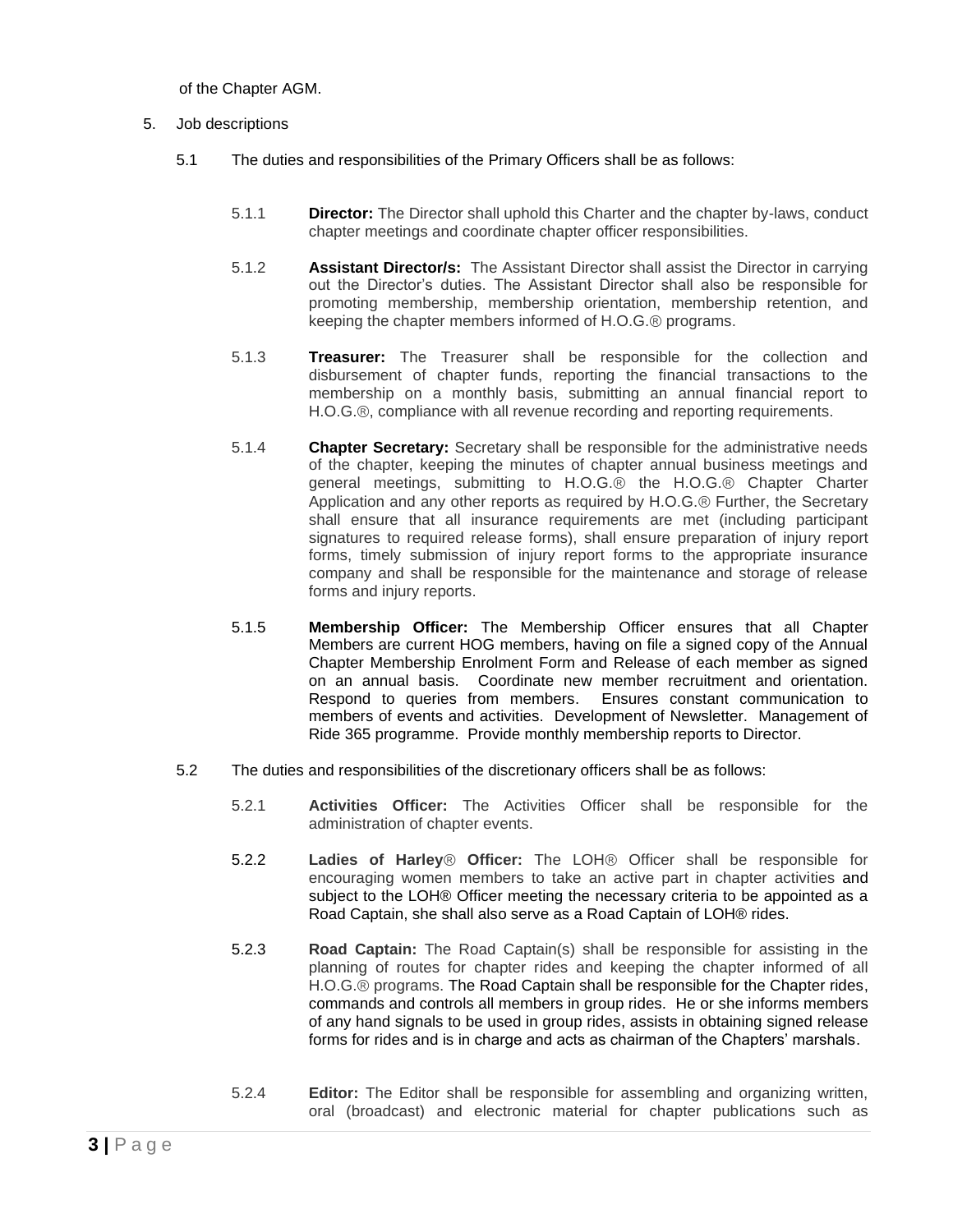newsletters and press releases. All chapter publications, whether written, oral (broadcast) or electronic, shall be subject to approval by the sponsoring dealer prior to publication.

- 5.2.5 **Safety Officer:** The Safety Officer shall be responsible for providing chapter members with information relating to the availability of rider training and subject to the Safety Officer meeting the necessary criteria to be appointed as a Road Captain, he or she shall also serve as a Road Captain in respect of the Pack Rider Training rides.
- 5.2.6 **Training Officer:** The Training Officer shall assist the Safety officer in the facilitation of Pack Rider Training and Safe Riding Skills Training and the development of training courses for the chapter members.
- 5.2.7 **Photographer:** The Photographer shall be responsible for obtaining and organizing chapter photographs for use in chapter publications and chapter history albums.
- 5.2.8 **Historian:** The Historian shall be responsible for the preparation and maintenance of a written account of the history of the chapter, to include officer positions, chapter activities and membership levels.
- 5.2.9 **Assistant Membership Officer:** The Assistant Membership Officer(s) shall assist the Membership Oficer with delegated duties as seen fit by the Membership Officer within his/hers jurisdiction.
- 5.2.10 **Webmaster:** The Webmaster shall be responsible for assembling and organizing material for the Chapter Web site and seeking approval from the sponsoring dealer prior to publication.
- 5.3 Subject to the approval of the Executive Committee, any officer may delegate any of his or her duties to another person, but shall stay accountable for the successful execution of that duty.
- 5.4 All Executive Committee members and discretionary officers will form part of the Chapter Committee.

# **Article VI – Membership**

- 1. Only paid-up members of H.O.G.® may join the Chapter. An expired membership of H.O.G.® automatically terminates local membership and any associated memberships.
- 2. Membership may be suspended for a period, or terminated if the H.O.G.® ROC disciplinary Committee (as constituted in By-Law 10), and after a hearing as prescribed in the Chapter by-laws, determines that a member's conduct is undesirable or contrary to the Chapter's interest.
- 3. Classes of Membership
	- 3.1 **Full member:** A person shall be a full member who owns and rides a Harley-Davidson® Motorcycle, after paying the appropriate fees on acceptance of his membership application. Every member shall have one (1) vote at the AGM.
	- 3.2 **Life Membership:** Life members shall have one (1) vote at the AGM. Any Full Member may become a life member by the payment of a life member fee.
	- 3.3 **Associate Members:** Those who are partners to Full members and who have paid the prescribed fees and reduced annual subscription as determined by the H.O.G.® Committee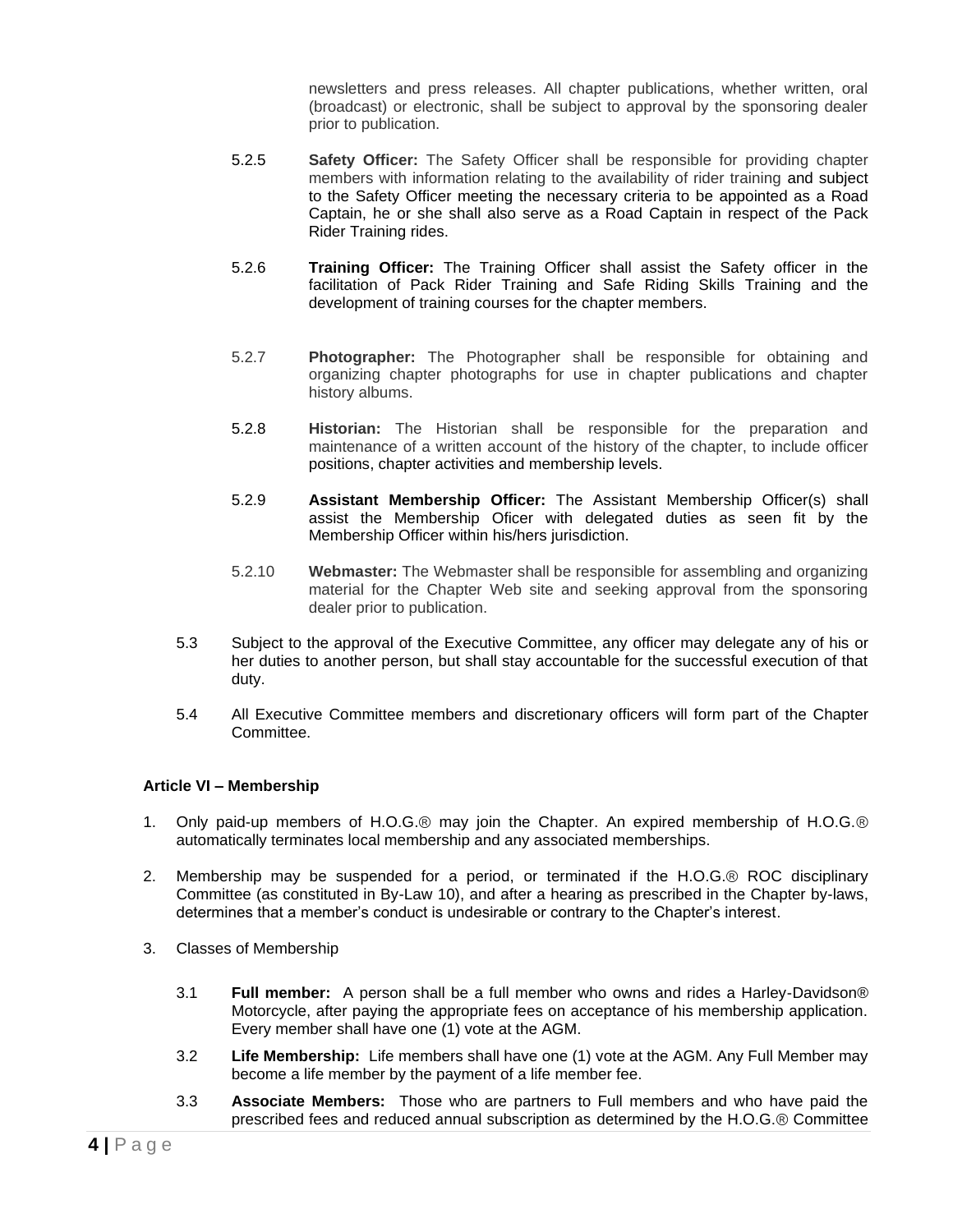from time to time. Associate members shall enjoy all the privileges of Full members including the right to one (1) vote at the AGM.

- 3.4 **Honorary Membership:** Honorary Membership may be awarded at the discretion of the H.O.G.® Chapter Committee and such person shall become a Full member. Chapter fees will not be paid but H.O.G.® fees must be paid. Such Honorary Membership shall be ratified at the AGM.
- 4. All memberships will automatically be renewed annually, unless a member gives notice of termination or a person's membership is terminated in terms of the provisions of this clause. Membership of the chapter is subject to the member being in good standing with H.O.G.®
- 5. In order to suspend or terminate membership in the chapter, the Sponsoring Dealer or Committee Member authorised thereto in the Bylaws, must do the following:
	- 5.1 Notify the member in writing of the cancellation of his/her chapter membership. Give the reason for the cancellation in clear, concise terms;
	- 5.2 Refund the member's chapter dues for the year; and
	- 5.3 Send a copy of the cancellation letter to the H.O.G.® manager.

# **Article VII - Dues / Annual Subscription**

- 1. The Chapter is an association not for gain and the H.O.G.® Committee, in consultation with the Sponsoring Dealer, shall establish and publish dues to be utilized solely to reimburse the cost of Chapter administration and other authorised Chapter business.
- 2. The Chapter will conduct legitimate fund-raising activities or outsource such activities to assist in paying or reimbursing Chapter operating expenses. All such fund-raising activity shall be subject to approval by the Sponsoring dealer.
- 3. Annual chapter membership dues may not exceed those published on an annual basis by H.O.G.® Europe.

# **Article VIII – Activities**

- 1. The Chapter events and activities are the sole responsibility of the Chapter. These events and activities may include any family-orientated, safe activities that promote a positive image of the sport of Harley-Davidson® motorcycling and which will appeal to the Chapter membership.
- 2. A Chapter should specify whether events are 'open' or 'closed' or 'members only'.
	- 2.1 **Closed Events** are those chapter events that are open to chapter members and one guest per member.
	- 2.2 **Member events** are events that are open only to H.O.G.® members.
	- 2.3 **Open events** are those chapter events that are open to chapter members, international H.O.G.® members and other guests as desired.

# **Article IX – Publications / Communication**

All material published by H.O.G.® ROC will include the official name and number. If, at any time H.O.G.® determines with good reason that a publication is incompatible with the family-orientated, nonpolitical philosophies and/or objectives of H.O.G.®, H.O.G.® may recall such publication. A copy of all publications of any type must be sent to the H.O.G.® office for approval as stated above. All publications or communications must be ratified by the Sponsoring Dealer prior to publication.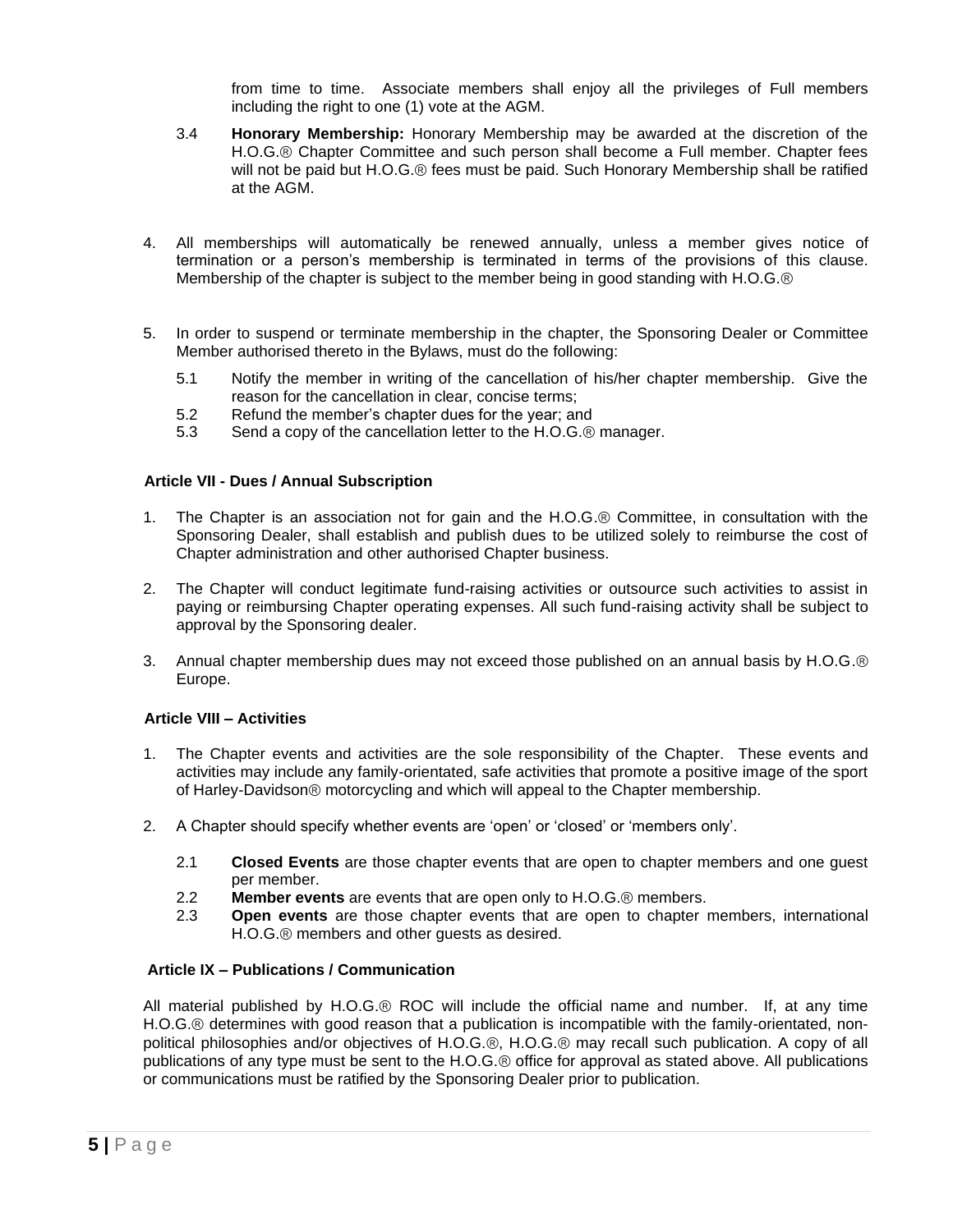# **Article X - Trademark License**

- 1. The trademarks H.O.G.®, HOG®, HARLEY OWNERS GROUP®, L.O.H.®, LADIES OF HARLEY® and the H.O.G.® logos (the "H.O.G.® Trademarks") are among the many trademarks of Harley-Davidson® Motor Company. These H.O.G.® Trademarks may not be altered in any way and cannot be used in combination with any other words or graphics without prior approval.
- 2. The issuance or renewal of the Annual Charter for the H.O.G.® ROC Chapter shall constitute a limited license to use the H.O.G.® Trademarks for the term of this Annual Charter for H.O.G.® Chapters.
- 3. The Chartered H.O.G.® Chapter's license to use the H.O.G.® Trademarks is limited to use in conjunction with the official Chapter name and use in conjunction with material relating to Chapter activities.
- 4. Chapters must obtain approval from H.O.G.® Europe prior to using H.O.G.® Trademarks on any material other than publications.
- 5. H.O.G.® or Harley-Davidson® Europe may, at its sole discretion, terminate the Chapter 's limited license to use the H.O.G.® Trademarks at any time upon thirty (30) days' notice in writing, and the Chapter will immediately terminate all use of the marks when the notice becomes effective.
- 6. The H.O.G.® ROC Chapter shall provide such assistance as may reasonably be requested by Harley-Davidson® Motor Company to protect the H.O.G.® Trademarks in the locality of its operations.

#### **Article XI – By-Laws**

- 1. The Executive Committee, in consultation with the sponsoring dealer shall make and publish by-laws that will serve as the standing operational procedures for the Chapter. By-laws must be made available to all Chapter members and be communicated at the AGM or a special general meeting called for this purpose.
- 2. The Chapter by-laws shall not replace, supersede or be in conflict with the H.O.G.® International Charter.
- 3. These By-Laws, once accepted and published, can only be amended at the AGM or by a Special General Meeting constituted in terms of By-Law Section 9.
- 4. Notice of a Special General Meeting to amend the by-laws must be given 14 (fourteen) calendar days in advance, to include an agenda and written notification of the amendment/s and motivations to be tabled at the special general meeting.

#### **Article XII – Constitution Acceptance and Amendments**

Any amendments to this Constitution, duly motivated, can only be made by a two third majority vote cast in favour of such amendments, at a consecutive Chapter AGM. Any such amendments to the Constitution shall be effective immediately upon adoption by the members at the AGM. This constitution may be amended by H.O.G.® if in conflict with national and local laws.

#### **Article XIII – Disbursement of Funds**

In the event of dissolution or final liquidation of the Chapter, all of the remaining funds and property of the Chapter shall, after paying or making provision for the payment of all of the liabilities and obligations of the Chapter and for necessary expenses thereof, be distributed as contemplated in Article IV (4). In no event shall any of such assets or property be distributed to any member of the Chapter.